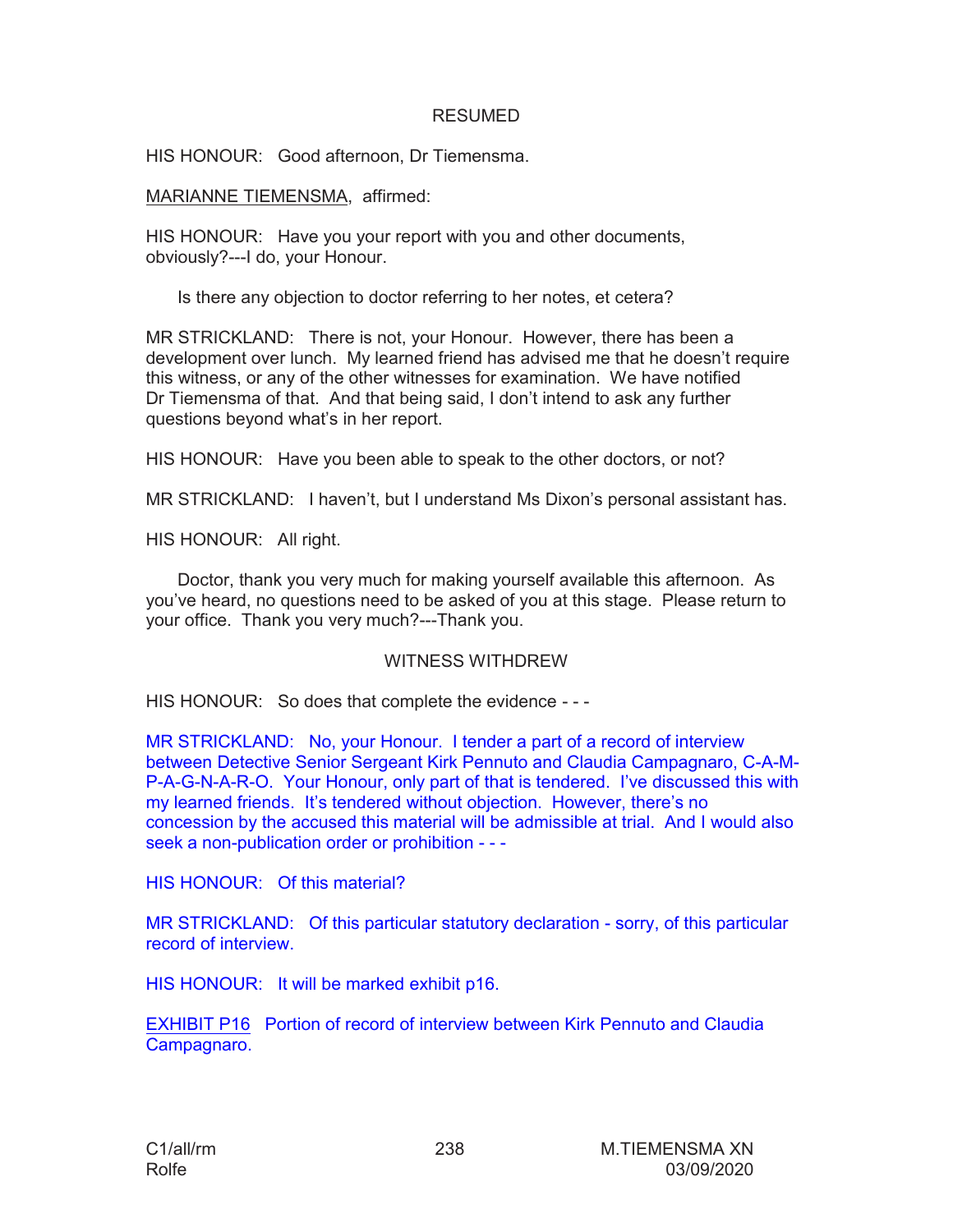HIS HONOUR: Mr Edwardson, do you want to make any submissions about the application for non-publication of this exhibit P16?

MR EDWARDSON: Yes, I do, your Honour. Yes, your Honour. Your Honour, I've not studied it in detail. It relates to a conversation that's imputed to my client. As you heard, it certainly would be hotly contested in terms of its admissibility. It would be highly prejudicial if published before a determination was made by the trial judge.

It's really no different from the existing non-publication order which was made in respect of some other evidence of a similar type. The application itself is not opposed, and it won't make any difference to anything that we propose to do going forward.

And while I'm on my feet, your Honour, can I mention this: there is one outstanding statement that's yet to be provided, and that's the Sorrell statement that would deal with how the enhanced footage that was played to the various witnesses came about, and what - you know, just to formally prove it, as it were. As I understand it, that's the only outstanding piece of evidence in relation to the committal.

I can tell your Honour that we do want to set some time aside for me to make for us to make a no-case submission to your Honour in this matter, and we will need to set aside a day for that to happen.

The dates that we had hoped the court might be available are Wednesday the 24th, the 25th or the 26th - sorry, 23, 24, 25, that's right. Saturday is the 26th. My apologies.

HIS HONOUR: Of what month?

MR EDWARDSON: Of September. So any one of those days that's, if possible, convenient to the court.

HIS HONOUR: In relation to exhibit P16, I prohibit access or publication of this exhibit, except with leave of the court.

MR STRICKLAND: If your Honour pleases.

HIS HONOUR: I will have to adjourn briefly, gentlemen, just to check the court's diary. If that time is not available, are you available at other times?

MR EDWARDSON: I've mentioned this - I may have mentioned it - 1 and 2 October.

HIS HONOUR: Yes.

MR EDWARDSON: I'm also free on 2 October, your Honour.